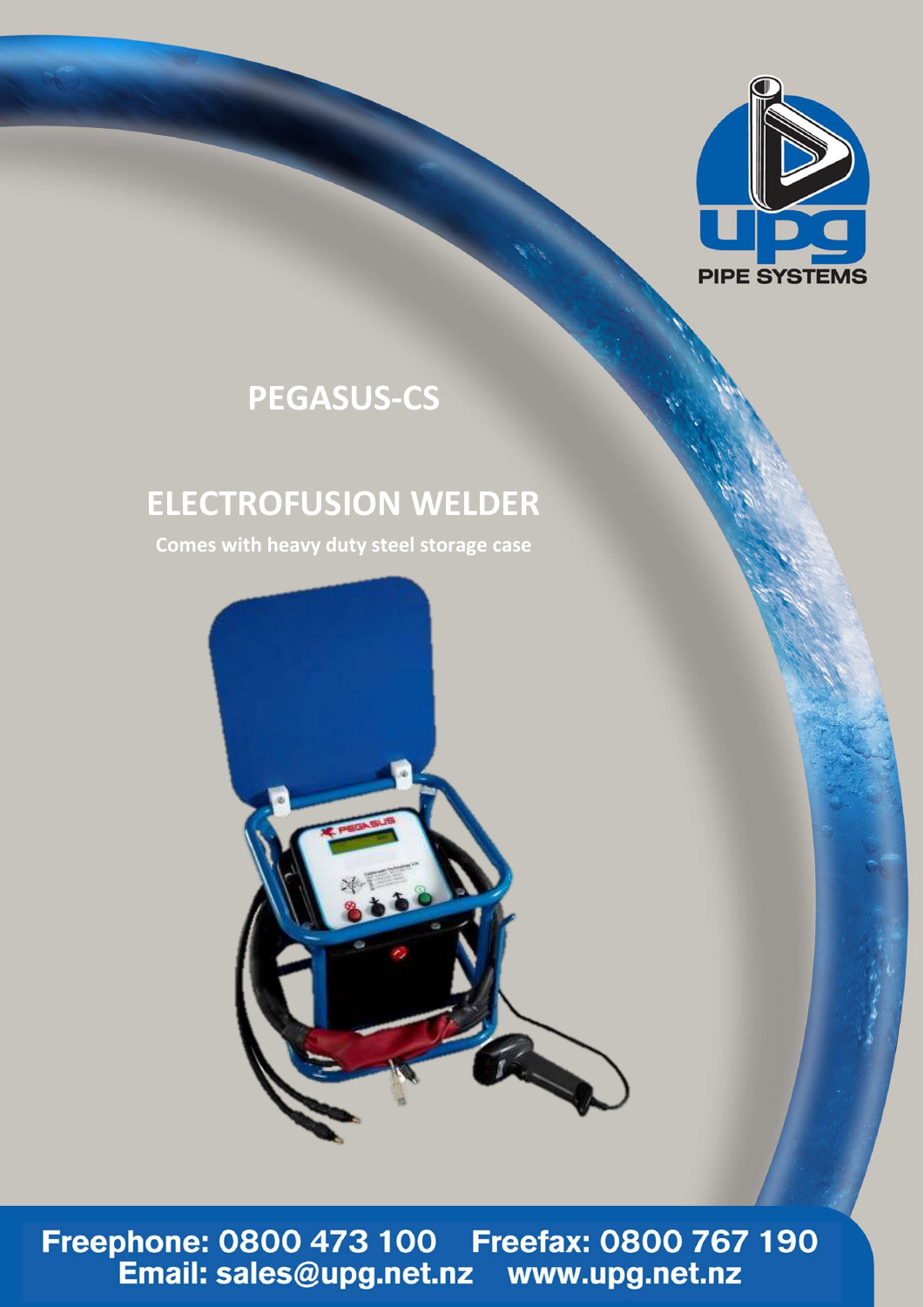### Caldertech Pegasus EF Welder Code: PEGASUS-CS

The Calder Pegasus has been designed to meet the needs of todays market place with barcode, manual and Fusamatic welding data entry with a 2000 welding joint recording capacity. The unit is constructed of ABS plastic incorporated within a rugged protection frame with integral cable storage facility. The display shows symbolic screens for each step allowing for ease of operation in any language. Comes with 15amp plug but can be changed to 10amp with customer approval.



| <b>Technical Specification</b>                               |                                     |
|--------------------------------------------------------------|-------------------------------------|
| <b>Operational information.</b>                              |                                     |
| Input voltage [Vac]                                          | $195V - 270V$                       |
| Input frequency [Hz]                                         | $40Hz - 60Hz$                       |
| Input current [Max. A]                                       | 16A                                 |
| Input power [VA]                                             | 230VA to 3450VA (apparent)          |
| Output voltage [Vac RMS]                                     | $8V - 48V$                          |
| Output current [Continuous. Aac RMS]                         | 60A                                 |
| Working temperature                                          | min. - 20°C, max. +50°C             |
| <b>Environmental protection</b>                              | <b>IP54</b>                         |
| <b>Protection class</b>                                      | $\mathfrak{p}$                      |
| <b>Display</b>                                               | <b>LCD16x2</b>                      |
| Display colour                                               | Green/Black                         |
| <b>Control buttons</b>                                       | Start + Stop + Up + Down            |
| On/Off switch                                                | Yes                                 |
| Data recording capacity                                      | 2000 maximum                        |
| <b>Communications interface</b>                              | USB Type A, CalderSafe/Blue Box     |
| <b>GPS</b> location                                          | Active with CalderSafe/Blue Box     |
| Barcode welding mode                                         | Active when scanner connected       |
| Fusamatic welding mode                                       | Active when Fusamatic lead attached |
| <b>Manual welding</b>                                        | <b>Yes</b>                          |
| <b>Mechanical information.</b>                               |                                     |
| Dimensions [HxWxL]                                           | 320x340x340mm                       |
| Weight [Kg]                                                  | 23.0                                |
| Case material                                                | <b>ABS</b> plastic                  |
| Mains input cable length                                     | 4m                                  |
| Fusion output cable length                                   | 3m                                  |
| Mains plug                                                   | Schuko 16A                          |
| Fusion output cable connectors                               | 4.7mm female                        |
| <b>Accessory information.</b>                                |                                     |
| Fusion output cable connector adaptors                       | 4.7mm male to 4mm female            |
| Software [supplied]                                          | Caldersafe Software                 |
| USB memory stick [supplied]                                  | Yes                                 |
| <b>Instruction manual</b>                                    | Yes                                 |
| Carry case                                                   | Steel heavy duty with handles       |
| Standards.                                                   |                                     |
| EN 60335-1 & EN60335-2-45 [Safety of portable heating tools] | Yes                                 |
| EN 60529:1991/A1:2000(IP54) [Environmental]                  | Yes                                 |
| BS EN61558-1:2005 [Safety of power transformers]             | Yes                                 |
| <b>BS EN 61000 [EMC]</b>                                     | Yes                                 |